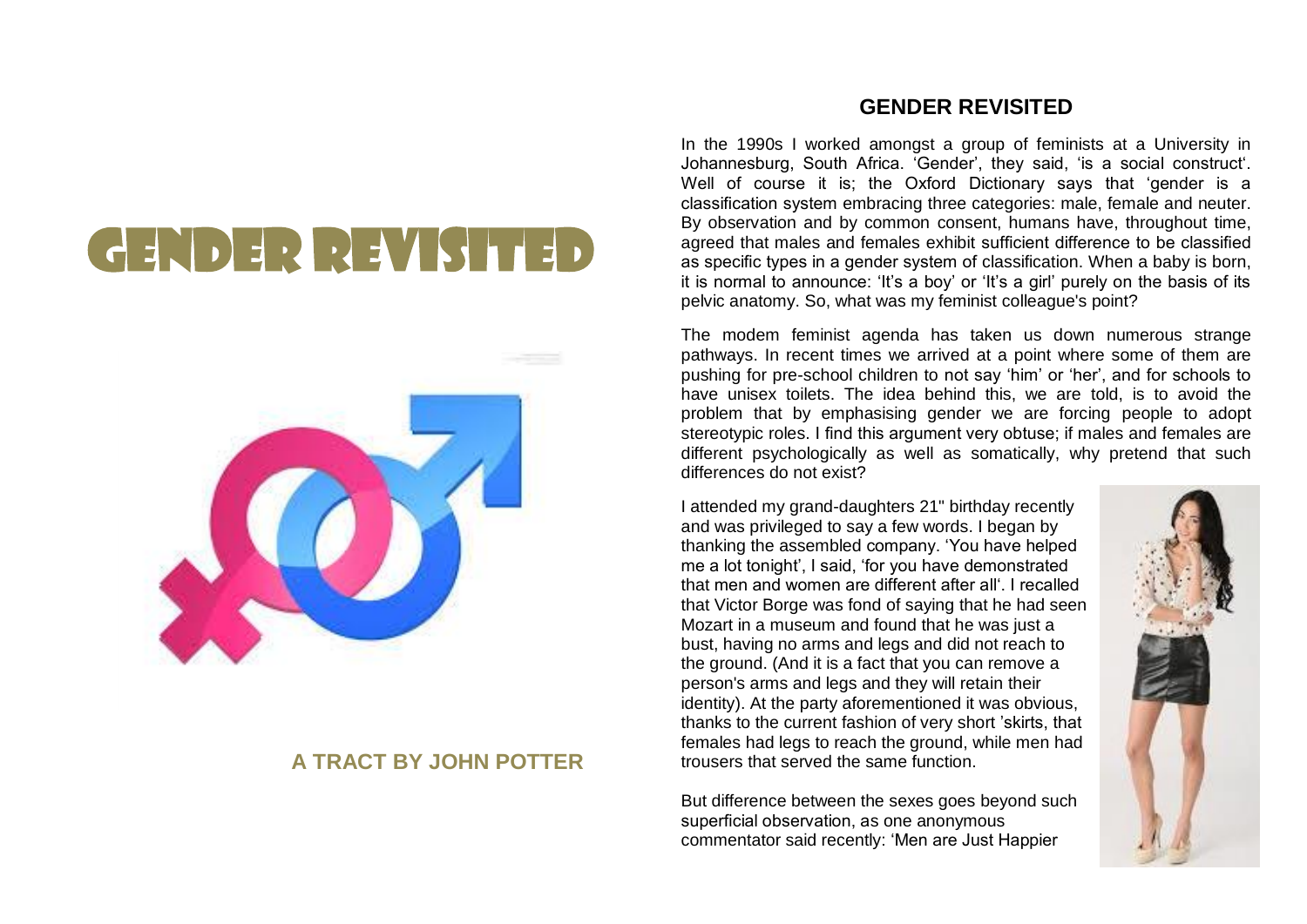People'. And the reasons are obvious: 'Your last name stays put; the garage is all yours; wedding plans take care of themselves; you can never be pregnant; you can wear a white T-shirt to a water park (you can wear NO shirt to a water park); car mechanics tell you the truth; you don't have to stop and think which way to turn a nut on a bolt; same work, more pay; wrinkles add character; a wedding dress costs \$5000 while a tuxedo can be rented for \$100; people never stare at your chest when you're talking to them; new shoes don't cut, blister, or mangle your feet; phone conversations are over in 30 seconds flat; a five-day vacation requires only one suitcase; you can open all your own jars; you get credit for the slightest act of thoughtfulness; if someone forgets to invite you, he or she can still be your friend; your underwear is \$8.95 for a three-pack; three pairs of shoes are more than enough; you are unable to see wrinkles or spots on your clothes; everything on your face stays its original colour; the same hairstyle lasts for years, maybe decades; you only have to shave your face and neck; you can play with toys all your life; one wallet suits all seasons; you can wear shorts no matter how your legs look; you can 'do' your nails with a pocket knife; you have freedom of choice concerning growing a moustache; and you can do Christmas shopping for 25 relatives on December 24th in 25 minutes (women go shopping, men go to get something)'. No wonder men are happier!'



'Consider nicknames: if Laura, Kate and Sarah go out for lunch, they will call each other Laura, Kate and Sarah; if Mike, Dave and John go out, they refer to each other as Fat Boy, Bubba and Wildman. And eating out: when the bill arrives, Mike, Dave and John will each throw in \$20, even though the bill is only \$32.50 - none of them will have anything smaller and none will actually admit they want change back. When the girls get their bill, out comes the pocket calculators. Attitudes to money are also dissimilar: a man will pay \$2 for a \$1 item he needs, a woman will pay \$1 for a \$2 item that she doesn't need but it's on sale. In the bathroom, a man has six items - his toothbrush and toothpaste, shaving soap, a razor, a bar of soap, and a towel. The average number of items in the typical woman's bathroom is 337; and a man would not be able to identify more than 20 of these items'.

'It is also an established fact that a woman has the last word in any argument – anything a man says after that is the beginning of a new argument. And marriage: a woman worries about the future until she gets a husband; a man never worries about the future until he gets a wife. A woman marries a man expecting he will change, but he doesn't; a man marries a woman expecting she won't change, but she does. A married man should forget his mistakes - there is no use two people remembering the same thing! Men wake up as good-looking as they went to bed; women somehow deteriorate during the night. A woman will dress up to go shopping, water the plants, empty the trash can, answer the phone, read a book, and get the mail. Men dress up for weddings and funerals'. And children: 'A woman knows all about her children; she knows about birthdays, dentist appointments and romances, best friends, favourite foods, secret fears and hopes and dreams. A man is vaguely aware of some short people living in the house'.

The question remains: to what degree is all of this the result of enculturation? Oswald Spengler (1918) saw gender as something profoundly basic in our nature. The separation into two sexes he saw as the 'fathomless secret of the cosmic flowings'. What did he mean by this? First of all, in the plant world, he saw the sexes parting from one another in 'the symbol of the flower, and in the animal kingdom he saw 'the dual directions of dual being manifesting itself more decisively as species became more complex.

The feminine Spengler saw standing 'closer to the Cosmic... rooted deeper in the earth (and) more immediately involved in the grand cyclic rhythms of Nature', particularly in pregnancy and childbirth. Men he saw to be more mobile as to sensation and understanding, more awake; more tense.